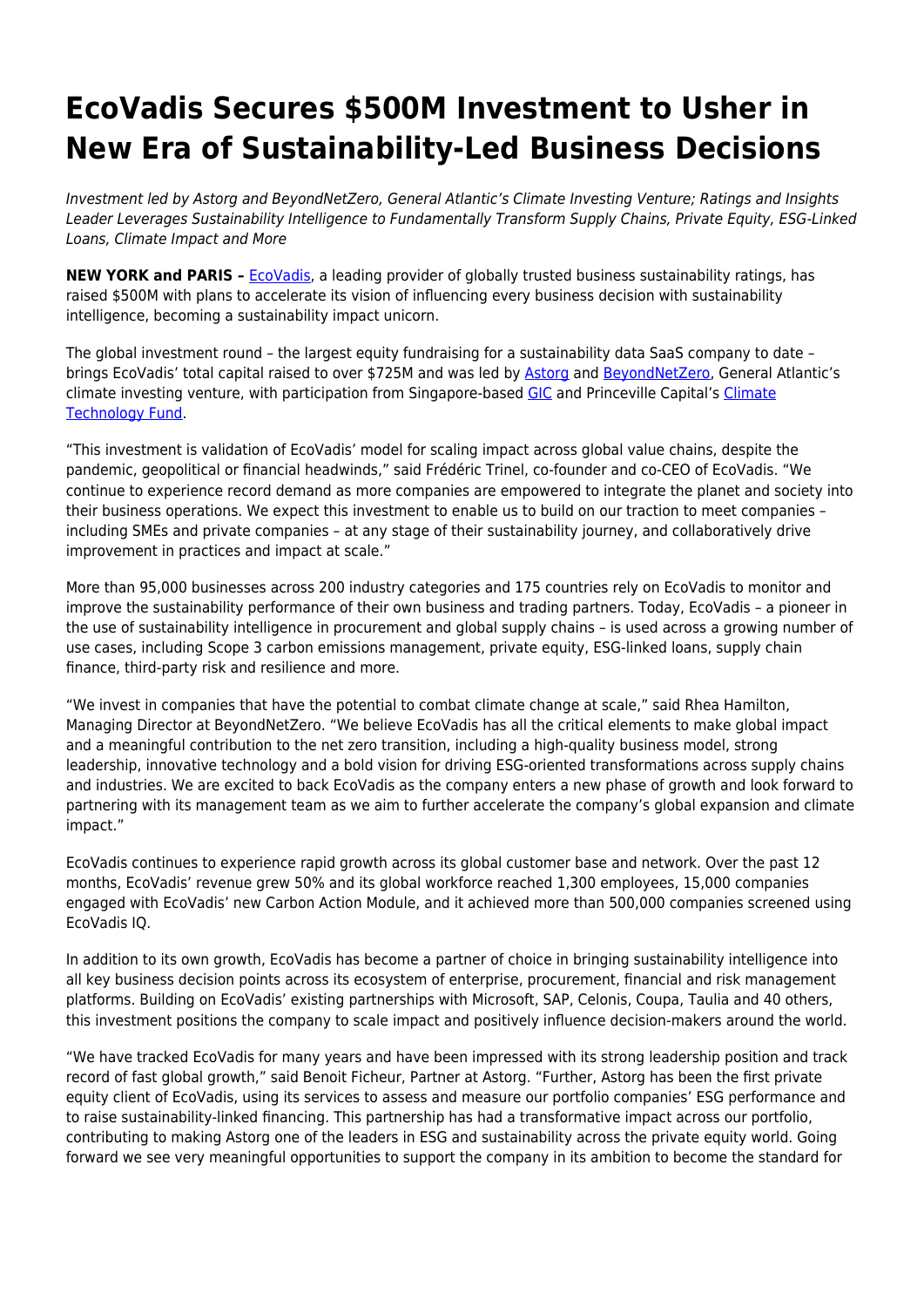private equity and finance."

This transaction is expected to close in Q2 2022 following regulatory approval. Previous funding rounds have included investments from CVC Growth Partners II ("CVC Growth Partners") in January 2020 and Partech in 2016, as well as a participation from Bain & Company in February 2020. CVC Growth Partners, the growth-oriented middle-market technology investment arm of CVC Capital Partners, remains the largest institutional shareholder in the business.

EcoVadis plans to leverage the funds to accelerate its global scale-up, deepen its artificial intelligence and machine learning capabilities, make strategic acquisitions and fulfill its vision [as a purpose-led company.](https://resources.ecovadis.com/blog/ecovadis-formalizes-its-commitment-as-a-purpose-led-company)

For more information, visit [www.ecovadis.com.](https://ecovadis.com/?utm_medium=earned-media&utm_source=press&utm_campaign=2022-funding%09%09%09%09%09%09%09%09%09%09%09%09%09%09%09%09%20747)

# **About EcoVadis**

EcoVadis is a purpose-led company whose mission is to provide globally trusted business sustainability ratings. Businesses of all sizes rely on EcoVadis' expert intelligence and evidence-based ratings to monitor and improve the sustainability performance of their business and trading partners. Its actionable scorecards, benchmarks, carbon action tools, and insights guide an improvement journey for environmental, social and ethical practices across 200 industry categories, 175 countries. Industry leaders such as Amazon, Johnson & Johnson, L'Oréal, Unilever, LVMH, Salesforce, Bridgestone, BASF and JPMorgan are among the 95,000 businesses that collaborate with EcoVadis to drive resilience, sustainable growth and positive impact worldwide. Learn more on [ecovadis.com,](https://ecovadis.com/?utm_medium=earned-media&utm_source=press&utm_campaign=2022-funding%09%09%09%09%09%09%09%09%09%09%09%09%09%09%09%09%20747) [Twitter](https://twitter.com/ecovadis) or [LinkedIn.](https://www.linkedin.com/company/ecovadis)

GP Bullhound acted as financial advisor to EcoVadis and its shareholders.

# **About Astorg**

Astorg is a European private equity firm with over €17 billion of assets under management. Astorg works with entrepreneurs and management teams to acquire market leading global companies headquartered in Europe or the US, providing them with the strategic guidance, governance and capital they need to achieve their growth plans. Enjoying a distinct entrepreneurial culture, a long-term shareholder perspective and a lean decision-making body, Astorg has valuable industry expertise in healthcare, software, technology, business services and technology-based industrial companies. Astorg has offices in London, Paris, New York, Frankfurt, Milan and Luxembourg. For more information please visit: [https://www.astorg.com.](https://www.astorg.com)

# **About BeyondNetZero**

BeyondNetZero is the climate investing venture of General Atlantic, a leading global growth equity firm. BeyondNetZero invests in growth companies delivering innovative climate solutions that have the potential to meet and exceed net zero emissions targets, with a focus on decarbonization, energy efficiency, resource conservation and emissions management. This venture combines General Atlantic's growth equity experience and global network with a team of experienced climate investors, advisors and industry executives who bring decades of experience in both addressing climate-focused problems and building pioneering growth companies. For more information on BeyondNetZero, please visit: [https://beyond-net-zero.com.](https://beyond-net-zero.com)

#### **About General Atlantic**

General Atlantic is a leading global growth equity firm with more than four decades of experience providing capital and strategic support for over 445 growth companies throughout its history. Established in 1980 to partner with visionary entrepreneurs and deliver lasting impact, the firm combines a collaborative global approach, sector specific expertise, a long-term investment horizon and a deep understanding of growth drivers to partner with great entrepreneurs and management teams to scale innovative businesses around the world. General Atlantic currently has over \$84 billion in assets under management inclusive of all products as of December 31, 2021, and more than 215 investment professionals based in New York, Amsterdam, Beijing, Hong Kong, Jakarta, London,